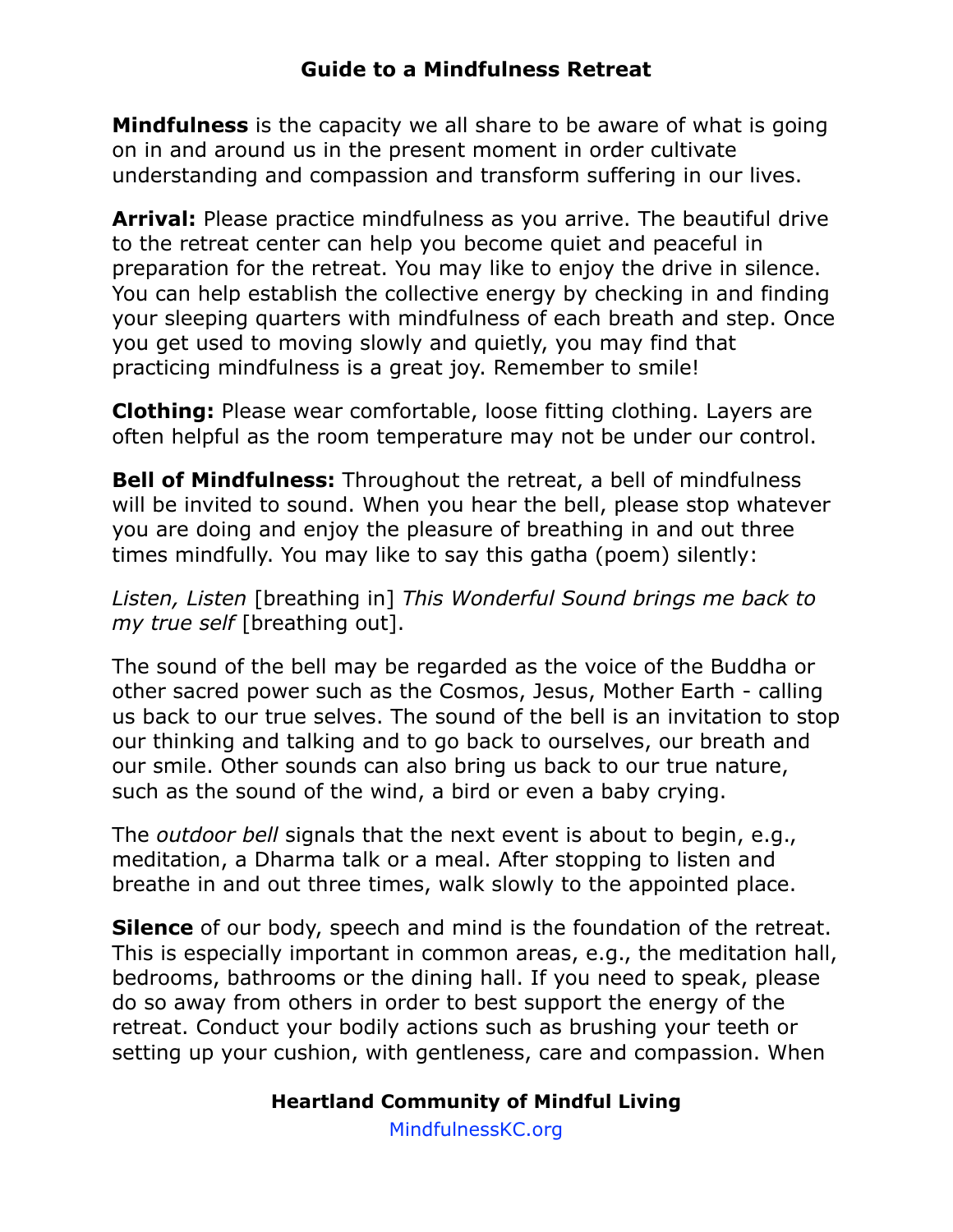thoughts take you away from the present moment, simply return to your breath. Practicing in this way allows us to contact others on a level that can bring peace, joy, understanding and compassion.

Silence also pertains to **electronic devices and social media**. We highly suggest you consider taking a technology holiday. If you cannot, please limit your use as much as possible and do so away from others.

**Noble silence**, "the silence that heals", is the period from evening meditation until after lunch the next day. Noble silence allows the practice of mindful breathing to become deep and most effective. At the end of the last activity of each day, please walk slowly and silently back to your room, prepare for bed mindfully and enjoy a good night's sleep. Remain silent from this time until after lunch the next day. Simply follow your breathing and shine the light of awareness on every act and every step.

**Sitting Meditation:** There are many kinds of meditation practice. We will practice mindfulness of breathing at this retreat. Following our breath as it flows in and out unites our body and mind. All too often, we lose our mind in thoughts about the past, or worries about the future. When this happens, our mind is in one place and our body in another. Our breath is an anchor that can return us to the present moment. It is the only moment to truly live. The past is gone and the future has not come. Mindfulness of breathing allows us to enjoy life in the here and now.

Whether you sit in a chair, on a cushion, or on a bench, try to find a comfortable posture. You are invited to keep your back straight, with normal spinal curves. This allows the air to enter and leave your lungs freely. Rest your hands gently on your lap or your thighs. Find a neutral position for your head with the chin not tucked in or sticking up. Inhale through your nostrils and notice where your trunk expands. Exhale and watch it relax. Your breathing should be gentle and inaudible. You don't have to try to breathe. Let your body breathe you. As you inhale, you may like to say to yourself "in". As your exhale, you may like to silently say "out".

We will sit for 20 - 30 minute periods. If you become uncomfortable, please feel free to mindfully adjust your posture. Sitting meditation

#### **Heartland Community of Mindful Living**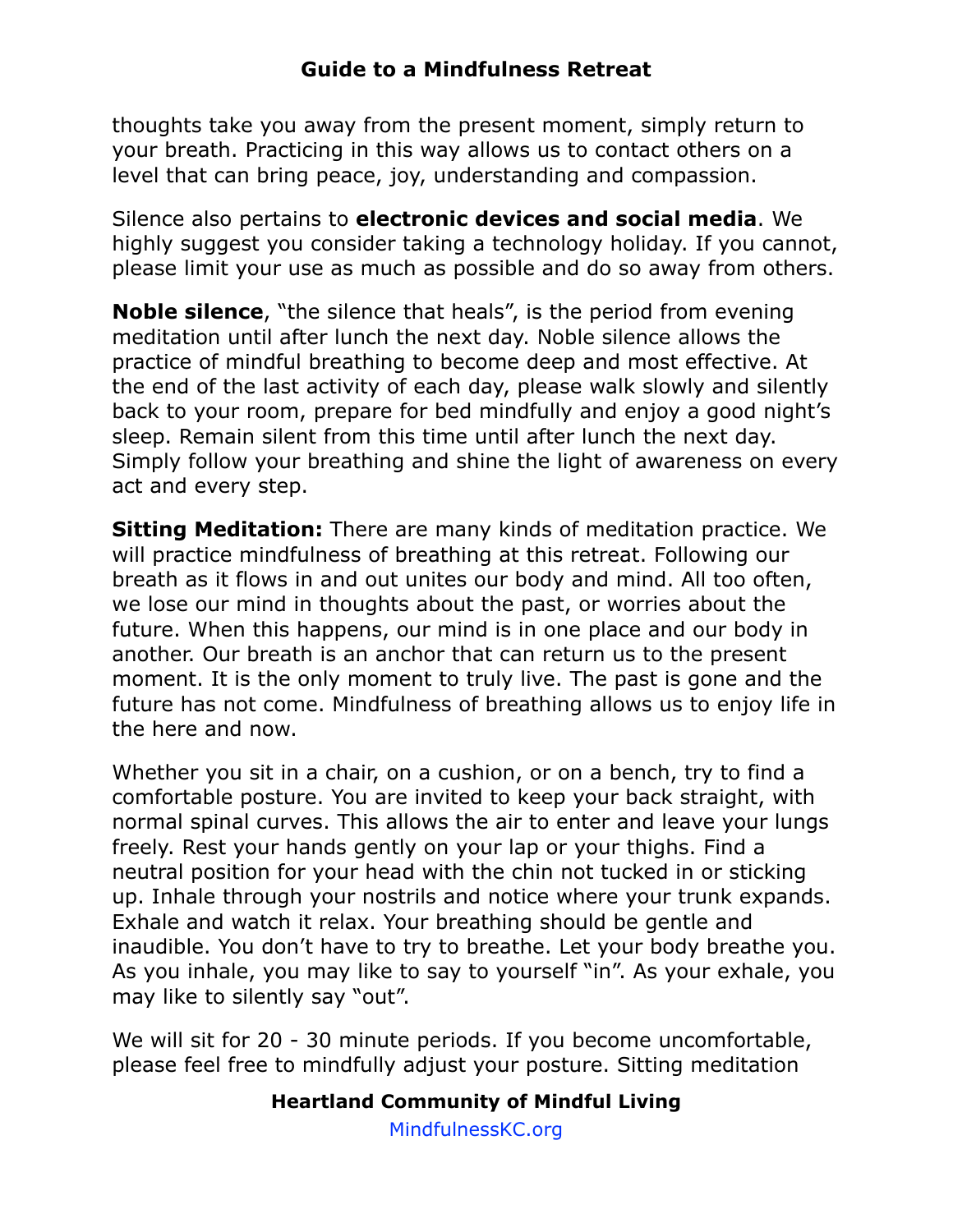can bring joy and happiness! If you need to adjust your posture, you may like to recite this gatha:

*"Breathing in, I will move my legs. Breathing out, I am moving them now. Breathing in, I have done it. Breathing out, I enjoy my breathing."*

**Indoor Walking Meditation:** After sitting meditation, we may practice slow walking meditation in order to exercise our legs and to practice mindfulness of movement. We walk together in a clockwise direction, taking one step with each breath. As you breathe in, take your first step with your left foot, and silently say "in". As you breathe out, step with your right foot and silent say "out". Remain aware of the connection between your breath and your steps. Also be aware of the space between you and the next person. Please adjust the length of your steps if this space becomes larger or shorter. Walking with a wider stance can help if balance is an issue.

**Outdoor Group Walking Meditation:** Walking meditation is a way to to take mindfulness practice into our daily life. We walk together at a retreat, we walk a little slower than usual, although faster than in the meditation hall. Please let the leader set the pace and do not walk ahead of the leader. Try to coordinate your steps with your breathing. Notice how many steps it takes for each in-breath and out-breath. Sometimes your breath is three steps long, and sometimes it is four. Sometimes the in-breath and the out-breath are different lengths. Do whatever your lungs tell you.

As we walk, we offer our feelings of peace and serenity to the Earth and each other. The purpose of this meditation is just to walk, without destination, being fully present, aware of our breathing and our walking. From time to time, the leader may invite the sound of a bell. When you hear it, stop and enjoy your breathing. Occasionally, you may want to stop to enjoy a leaf, flower or cloud. As you look, continue to follow your breathing so as not to get caught up in thinking. Walking in meditation with no need to arrive anywhere is a great joy!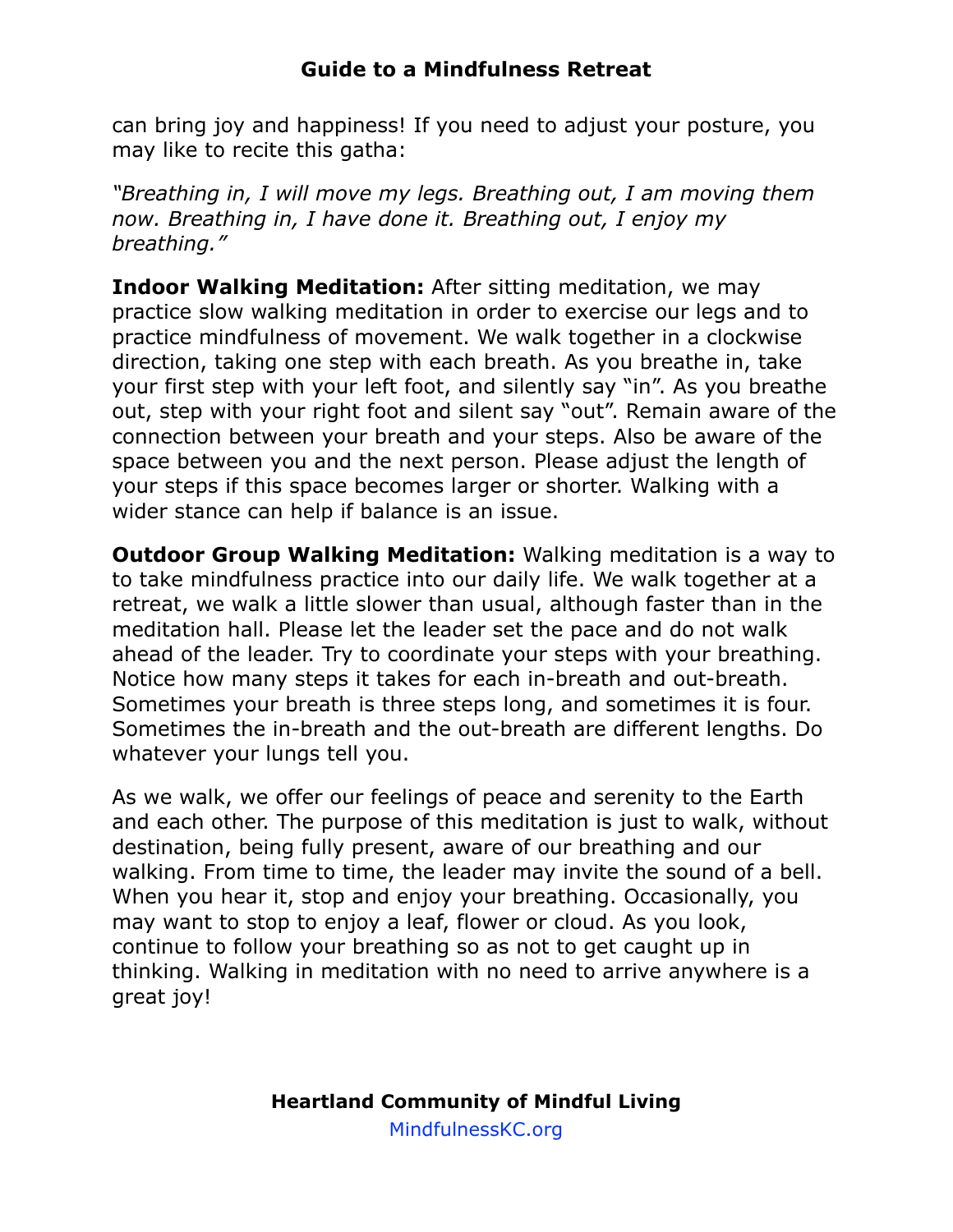**Silent Meals and Mindful Eating:** Taking our meals in silence helps us truly taste the food and enjoy the presence of friends sitting near us. Silent meals can bring a lot of happiness, peace and insight.

- •The practice of mindful eating begins as we wait in the serving line. We invite you to enjoy your mindful breath, body and steps.
- •Before serving yourself, recognize your empty plate. Not everyone has the opportunity to fill their plate three times daily. Please take only enough food to meet your needs. You can always go back for seconds.
- •Please fill one table at a time. Stand until the table is full, recite the Five Contemplations (copies are at each table), bow to each other in gratitude and then be seated.
- •Please eat slowly; calling each bite by its true name and chewing each mouthful until it is liquid, some say 30 times. The food we eat gives us the opportunity to see the connection between the universe and ourselves. Every morsel contains in it the life of the entire Earth and the Sun. We can see the meaning and the value of our own life through every small taste of food. How precious each bite is! Eating in silence creates a space in which to cultivate our appreciation of the Universe in each bite.
- •When you are finished, please stand, bow to your friends and return your tray to the wash area.

**Dharma Talk:** Our teacher will offer Dharma talks throughout the retreat to help us deepen our mindfulness practice. Please do your best to sit quietly, follow your breathing and listen. If you need to move or stretch, please do so slowly and mindfully. When listening to the Dharma talk, enjoy your breathing and allow the teachings to penetrate you like Dharma rain on a dry sponge--some drops will sink in, others will bounce off. You will receive the teachings you are ready to receive.

**Mindful Movements and Yoga** may be offered each day as an antidote to more sedentary activities. No experience is necessary.

### **Heartland Community of Mindful Living**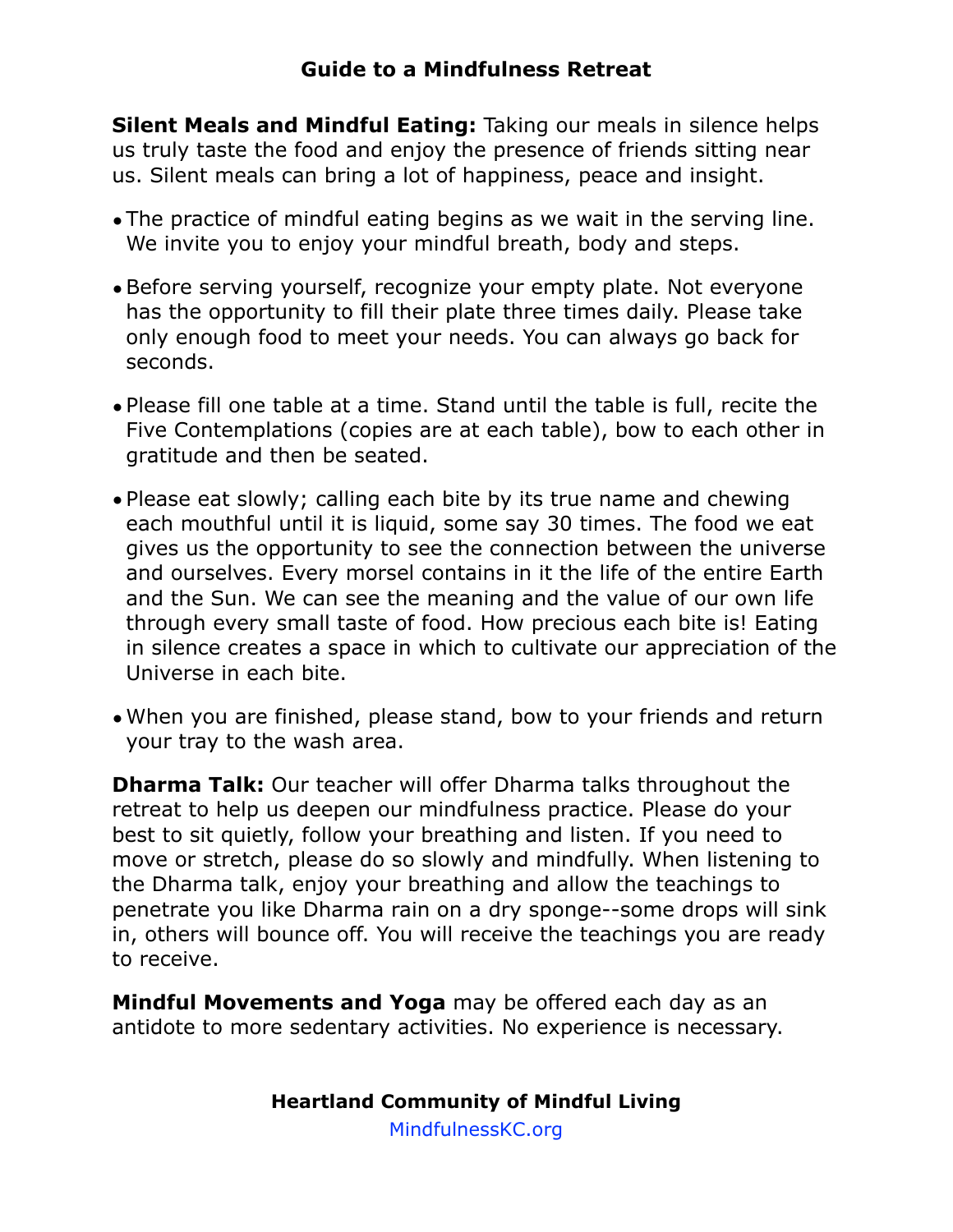**Bowing:** Bowing is a deep form of communication that can say so much. A bow may mean hello, thank you, or excuse me. It is also a way of honoring the Buddha nature in each of us. You may wish to recite this gatha when you bow:

*A lotus for you, a Buddha to be!*

**Prostrating:** In our rituals, you may wish to prostrate, bowing deeply and touching the floor or the earth. Prostration is a way of surrendering to the stream of life. If you do not wish to prostate, you can touch the ground with your hand, bring your hands together like a tulip and bow, or simply breathe in and out.

**Smiling:** We practice to nourish our joy, so smile. A smile can change the course of the world.

**Schedule:** A schedule of daily activities will be posted.

**Working Meditation:** All participants are assigned to a family. Each family performs certain tasks during the retreat such as inviting the wake-up or meal bells, arranging the meditation hall, serving meals or washing tea cups. Working meditation helps us to cultivate momentto-moment awareness in our daily lives.

**Dana-Gift of Generosity:** Our Dharma teachers follow a long tradition of offering the Buddha's teachings without charge, as these teachings are priceless. As part of this tradition those receiving the teachings support the teacher. Please consider making a donation.

**Returning Home:** Here are some suggestions to help you continue to enjoy the benefits of mindfulness practice after the retreat:

**•***Set up a breathing room or area in your home.* A cushion or chair, and something that brings you back to the present moment such as a flower, a beautiful stone or warm shawl is all you need. Your breathing room is a refuge of mindfulness where you and your housemates can go when you feel agitated. You may like to practice mindful breathing there before you leave the house for the day or before bed.